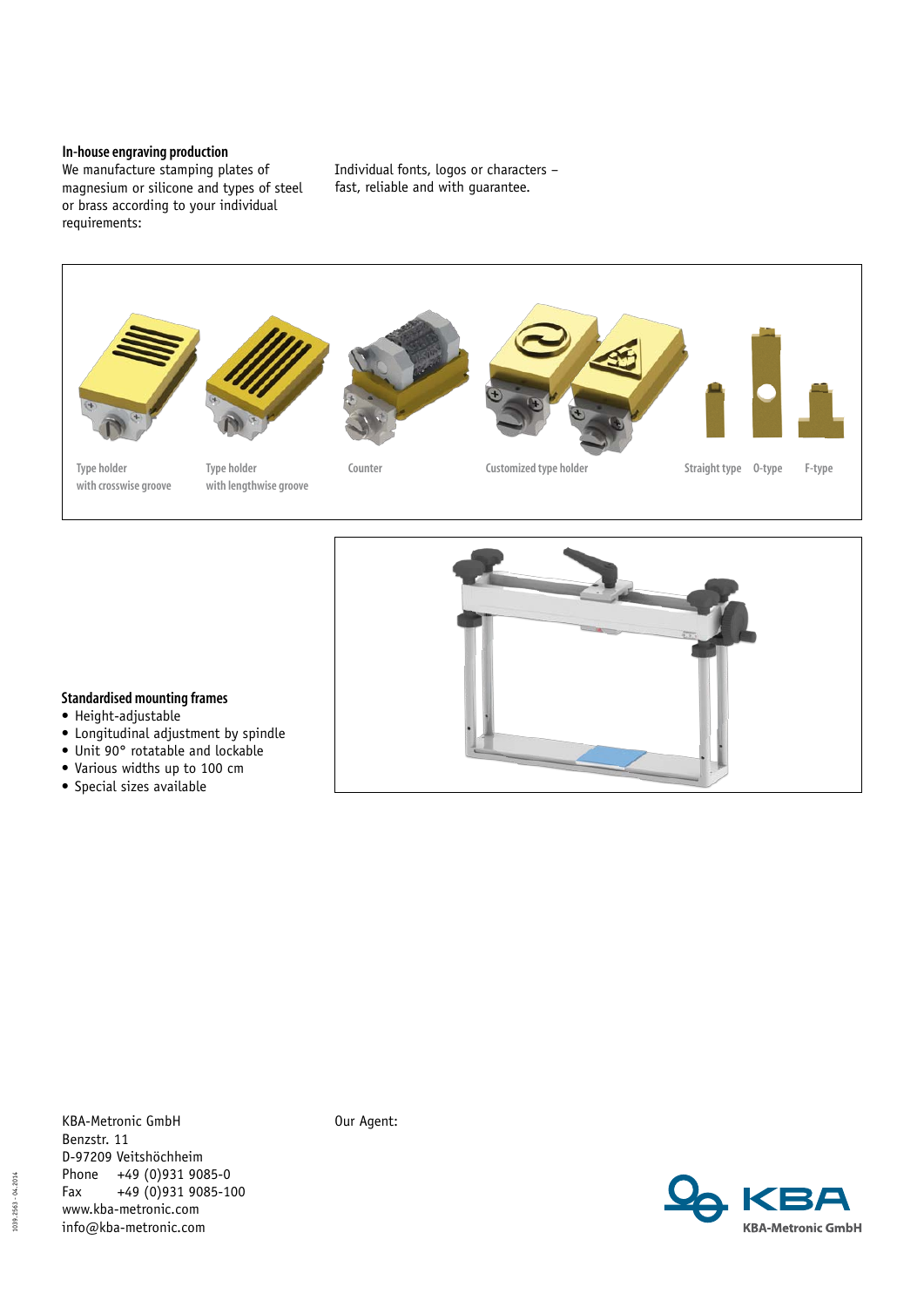

# **Hot foil coding systems**

**Product range** 



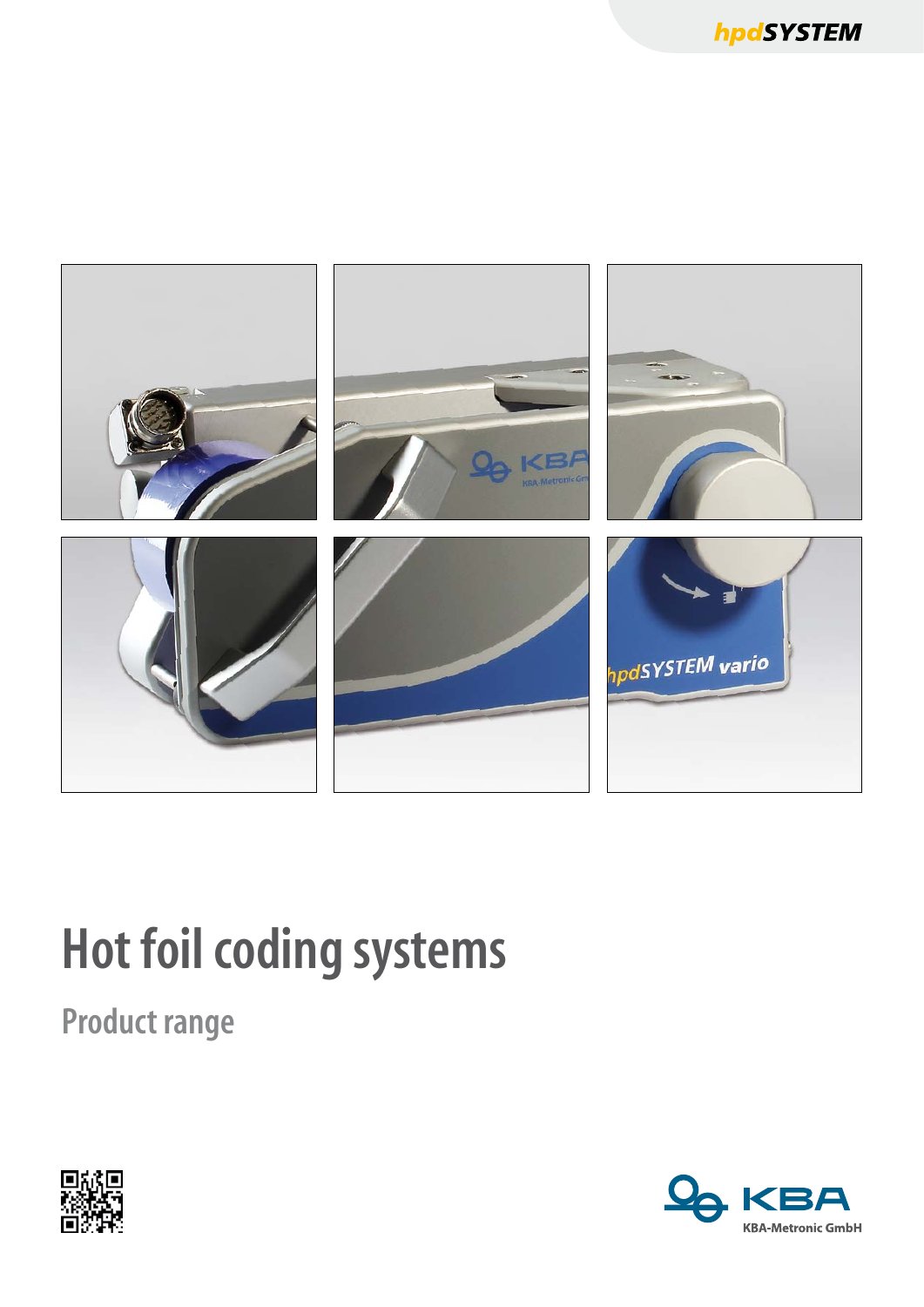

nano: Miniature hot foil printer for the use within packaging machines with minimal available space



vario: Hot foil coding system with cassette for individual product coding

| hpdSYSTEM                       | nano                           |                                | vario                          |                  |  |
|---------------------------------|--------------------------------|--------------------------------|--------------------------------|------------------|--|
| Type                            | Vertical                       | Horizontal                     | Vertical                       | Horizontal       |  |
| Device variant                  |                                | right / left                   | right / left                   | $right /$ left   |  |
| <b>Dimensions</b>               |                                |                                |                                |                  |  |
| Size $H \times W \times L$ (mm) |                                | 270 x 88 x 128 142 x 237 x 127 | 206 x 190 x 166                | 142 x 285 x 166  |  |
| Installation height (mm)        | 270                            | 142                            | 206                            | 142              |  |
| Weight                          | $3.5$ kg                       | $3.5$ kg                       | $6.5$ kg                       | $6.5 \text{ kg}$ |  |
|                                 |                                |                                |                                |                  |  |
| Print                           |                                |                                |                                |                  |  |
| Printing format (mm)            | 15 x 30                        |                                | 30 x 50                        |                  |  |
| Output                          | 500 prints / min               |                                | 1000 prints / min              |                  |  |
| Print time                      | 50 - 2000 ms                   |                                | 20 - 2000 ms                   |                  |  |
| Temperature                     | 50 - 200 °C                    |                                | 50 - 220 °C                    |                  |  |
| Printing pressure               | 373 N at 6 bar                 |                                | 580 N at 6 bar                 |                  |  |
| Film                            |                                |                                |                                |                  |  |
| Colour foil length              | 122 m                          |                                | 305 m                          |                  |  |
| Film diameter (max.)            | 72 mm                          |                                | 100 mm                         |                  |  |
| Film feed                       | 2 - 15 mm, infinitely variable |                                | 2 - 30 mm, infinitely variable |                  |  |
|                                 |                                |                                |                                |                  |  |
| <b>Power requirements</b>       |                                |                                |                                |                  |  |
| Mains voltage                   | 24 V DC / 90 VA                |                                | 24 V DC / 130 VA               |                  |  |
| Heating power                   | 80 W                           |                                | 120 W                          |                  |  |
| Air connection                  | $4 - 6$ bar, ø 6 mm            |                                | $4 - 6$ bar, ø 6 mm            |                  |  |
| Compressed air consumption      | 0.11 l per printing cycle      |                                | 0.16 l per printing cycle      |                  |  |
| Protection                      |                                |                                |                                |                  |  |
| Protection class standard       | IP 20                          |                                | IP 20                          |                  |  |
| Protection class optional       | IP 65                          |                                | IP 65                          | IP 54            |  |
|                                 |                                |                                |                                |                  |  |
| <b>Features</b>                 |                                |                                |                                |                  |  |
| Status I/0                      | Standard                       |                                | Standard                       |                  |  |
| Film end                        | Standard                       |                                | Standard                       |                  |  |
| Printer reset function          | Standard                       |                                | Standard                       |                  |  |
| Sequence control                |                                |                                | <b>Optional</b>                |                  |  |
| Core sampling                   |                                |                                | <b>Optional</b>                |                  |  |
| Controller integrated           | Standard                       |                                | Standard                       |                  |  |



### **Consumables**

Reliable quality, high scratch resistance and light resistance form the basis for a wide range of films in different colours and qualities. Special colours are possible.